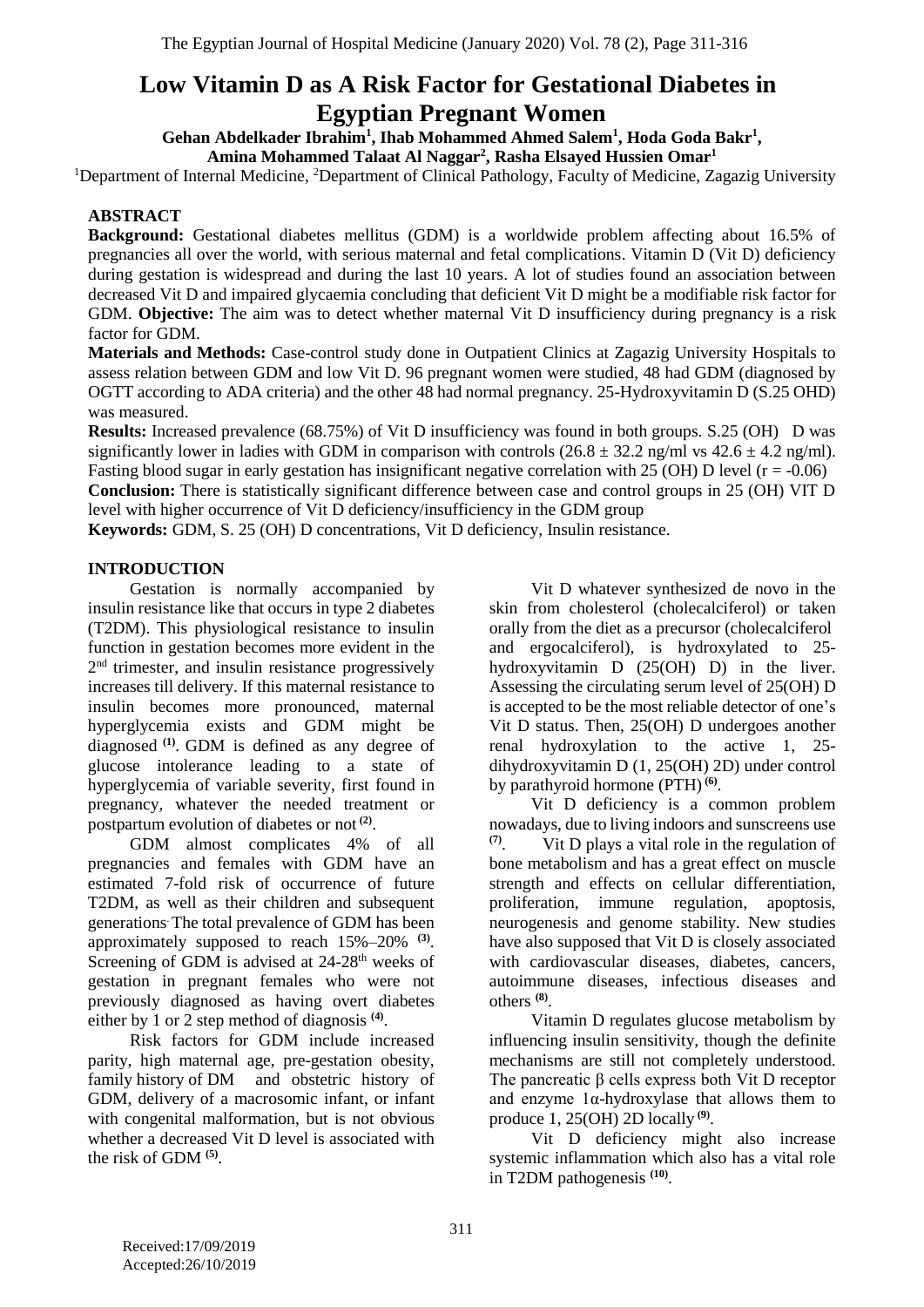# **SUBJECTS AND METHODS**

# **Study design:**

Hospital-based case-control study during pregnancy. Case and controls were recruited from Outpatient Clinics at Zagazig University Hospitals **Case definition:** Pregnant women who had GDM in the age group 18-40 years old with FPG  $\geq 92$ mg/dl and 2h after 75 gm glucose  $\geq$ 153 mg/dl.

# **Control definition:**

#### Normal FPG < 92 mg/dl .

To avoid the effect of seasonal variation on Vit D levels, the execution of study subjects was applied on females whose  $24-30<sup>th</sup>$  weeks of pregnancy (i.e., the first, mid-gestational blood sampling) in winter months (i.e., December, January and February).

### **Inclusion criteria:**

*GDM or non-GDM pregnancy: using* OGTT with 75 gm of glucose applied between  $24<sup>th</sup>$  and  $30<sup>th</sup>$ weeks of gestation. GDM diagnosis was determined according to the ADA 2019 criteria: FPG  $\geq$  92 mg/dl, 1 hr. after load glucose  $\geq$  180 mg/dl and 2 hr. post glucose load  $> 153$  mg/dl (any one of the3 above cut-off values accepted for the GDM diagnosis).

### **Exclusion criteria:**

Diabetes mellitus type 1 or 2 before pregnancy, severe comorbidities (cancer, lupus, hepatitis, and renal diseases), thyroid or parathyroid illness mal-absorption syndrome (clinically) and those taking anticonvulsant drugs, calcium or vitamin D therapy or underwent gastric bypass surgery.

All subjects were instructed to fast 8 hours. A blood sample of 6 CC was withdrawn from fasting subjects on sterile plain vacutainer and the sample was allowed to clot and sera were separated for analysis of fasting blood sugar, S. calcium, phosphorus, Creatinine, AST, ALT , albumin, and 25(OH)VIT D**)**. OGTT was done for confirmation or exclusion of GDM. Plasma was separated by centrifugation 10 min, 4∘C and stored at −70∘C until analysis. 25(OH) D was assessed by in vitro diagnostic enzyme.

### **Ethical Consideration:**

**Study Approved from the Ethical Review Committee at Zagazig University was obtained prior to the study (10/2017).** Written informed consent was obtained from all study participants after the explanation of the study objectives and nature and assuring that confidentiality will be maintained throughout the work.

### **Data Management and Analysis:**

The data were collected, revised, verified and statistically analyzed by SPSS version 23. Descriptive statistics were conducted to describe the sample population. Qualitative data were presented in number and percent. Quantitative variables were described as mean ± SD. Association between categorical variables was tested by Chi-square test. The two groups were compared with Student's t test (parametric data). Analysis Of Variance (ANOVA) test was used for comparing means of more than 2 groups. Correlation between various variables was detected by Pearson´s correlation co-efficient (r) for parametric data. Level significance for all previously mentioned statistical tests done, the threshold of significance is fixed at 5% level (pvalue  $< 0.05$ ).

### **RESULTS**

Characteristics of study subjects in both groups are presented in table (1) and there was no statistically significant difference between the case and control groups regarding age, BMI and residence.

| <b>Variable</b>                                |          | Case $(48)$<br>mean $\pm$ SD      |          | Control (48)<br>$mean \pm SD$             | <b>Test</b> |                       | p-value                 |
|------------------------------------------------|----------|-----------------------------------|----------|-------------------------------------------|-------------|-----------------------|-------------------------|
|                                                |          | (Range)<br>median                 |          | (Range)<br>median                         |             |                       |                         |
| Age                                            |          | $28.3 \pm 5.1$<br>$(20-40)$<br>27 |          | $26.9 \pm 5.1$<br>$(18-39)$<br>26         | 1.3         |                       | 0.18                    |
| <b>BMI</b>                                     |          | $26.8 \pm 3.9$<br>$(20-40)$<br>26 |          | $25.8 \pm 4.2$<br>$(19-40)$<br>25         | 1.2         |                       | 0.2                     |
| Variable                                       | No(48)   | Case<br>$\frac{0}{0}$             |          | <b>Control</b><br>$\frac{0}{0}$<br>No(48) | $\chi^2$    | $\mathbf{p}$<br>value | <b>Odds</b><br>(CI 95%) |
| <b>Residence</b><br>Rural (50)<br>Urban $(46)$ | 21<br>27 | 43.8%<br>56.3%                    | 29<br>19 | 60.4%<br>39.6%                            | 2.6         | 0.1                   | 1.9<br>$(0.8-4.4)$      |

| Table (1): Comparison between socio-demographic characteristics and BMI of the case and control groups |
|--------------------------------------------------------------------------------------------------------|
|--------------------------------------------------------------------------------------------------------|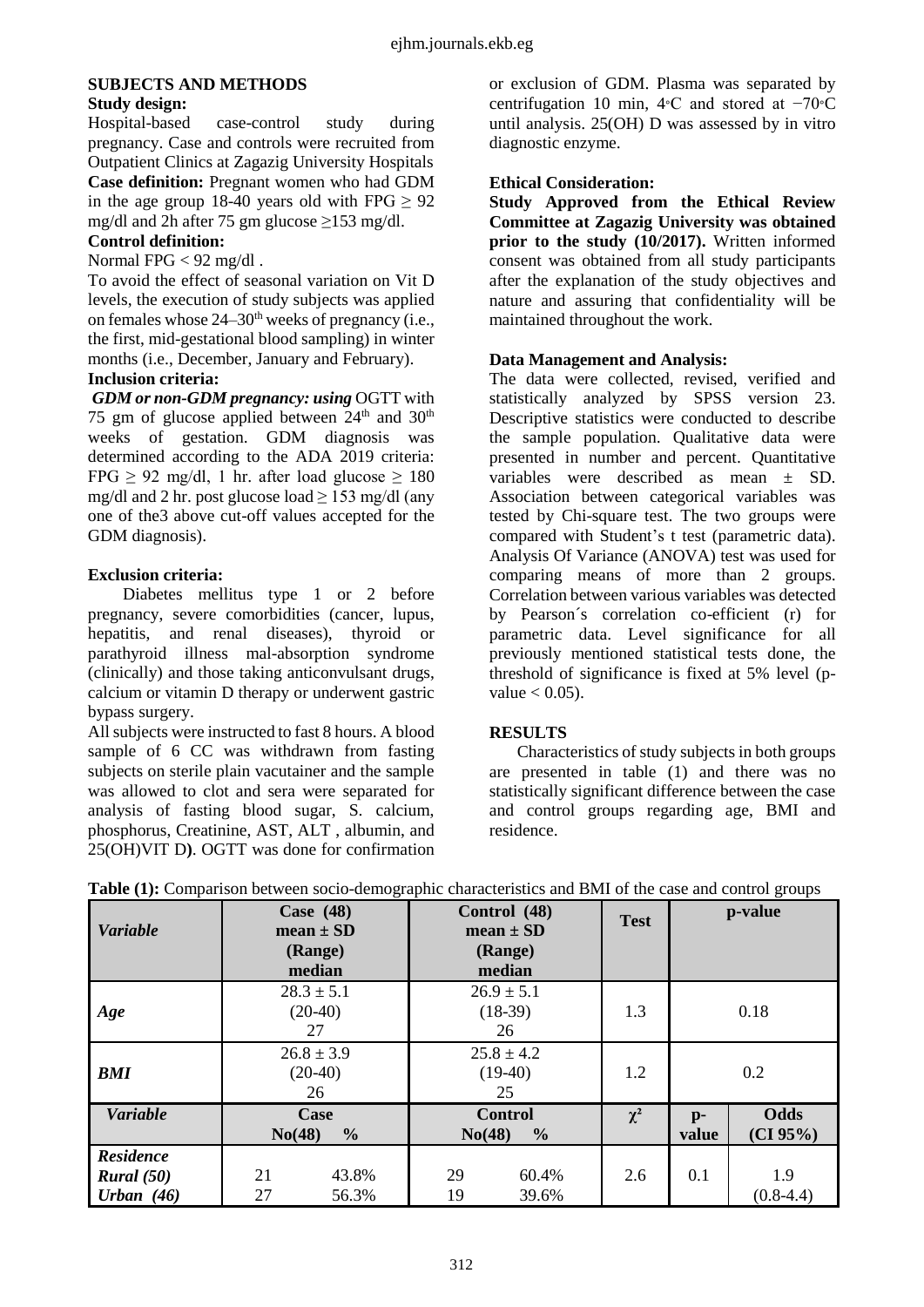#### ejhm.journals.ekb.eg

|  | Table (2): Comparison between calcium, 25(OH) VIT D and sun exposure in the case and control groups |
|--|-----------------------------------------------------------------------------------------------------|
|  |                                                                                                     |

| <b>Variable</b>                         | Case $(48)$<br>$mean \pm SD$<br>(Range)<br>median | Control (48)<br>$mean \pm SD$<br>(Range)<br>median | <b>Test</b> | p-value                           |
|-----------------------------------------|---------------------------------------------------|----------------------------------------------------|-------------|-----------------------------------|
| Calcium(mg/dl)                          | $8.4 \pm 0.8$<br>$(7-11)$<br>8                    | $9.4 \pm 0.6$<br>$(7.9-11)$<br>9.5                 | 6.8         | $0.001**$                         |
| $25(OH)$ VIT $D(ng/ml)$                 | $26.8 \pm 32.2$<br>$(0.5-205)$<br>21              | $42.6 \pm 4.2$<br>$(11-212)$<br>24.5               | M.W<br>2.4  | $0.03*$                           |
| <b>Variable</b>                         | Case<br>$\frac{6}{6}$<br>No(48)                   | <b>Control</b><br>No(48)<br>$\frac{6}{9}$          | $\chi^2$    | Odds<br>$p-$<br>(CI 95%)<br>value |
| Sun exposure<br>low (63)<br>high $(33)$ | 72.9%<br>35<br>27.1%<br>13                        | 28<br>57.3%<br>20<br>41.7%                         | 2.3         | 0.5<br>0.1<br>$(0.2-1.2)$         |

 In this table, there was statistically significant difference between the case and control groups in 25(OH) VIT D and s. calcium with higher levels in control group. Regarding sun exposure, there was no statistically significant difference between the 2 groups.

**Table (3):** Comparison between maternal weight gain during pregnancy and neonatal birth weight in the case and control groups

| <b>Variable</b>                     | Case $(48)$<br>$mean \pm SD$<br>(Range)<br>median | Control (48)<br>$mean \pm SD$<br>(Range)<br>median | <b>Test</b> | p-value   |
|-------------------------------------|---------------------------------------------------|----------------------------------------------------|-------------|-----------|
| Maternal weight<br>gain(kg)         | $10.9 \pm 1.5$<br>$(8-14)$                        | $8.5 \pm 1.2$<br>$(7-12)$                          | 8.6         | $0.001**$ |
| <b>Neonatal birth</b><br>weight(kg) | $3.8 \pm 0.5$<br>$(2.8-5)$<br>3.9                 | $2.8 \pm 0.2$<br>$(2.2 - 3.3)$                     | 12.1        | $0.001**$ |

\*\* Statistically highly significant difference ( $P \le 0.001$ ).

 In this table, there was statistically significant higher neonatal birth weight and maternal weight gain in the case than the control group.

**Table (4):** Comparison between case and control groups regarding fasting & post-prandial blood glucose levels in the 2nd trimester and family history of D.M.

| <b>Variable</b>                               |       | Case $(48)$<br>mean $\pm$ SD<br>(Range)<br>median | Control (48)<br>mean $\pm$ SD<br>(Range)<br>median | <b>Test</b> |                         | p-value                 |
|-----------------------------------------------|-------|---------------------------------------------------|----------------------------------------------------|-------------|-------------------------|-------------------------|
| Fasting<br>glucose(mg/dl)                     | blood | $110.8 \pm 14.9$<br>$(72-166)$<br>110.5           | $81.7 \pm 7.6$<br>$(69-93)$<br>85                  | 12.1        |                         | $0.001**$               |
| Post-prandial<br>glucose(mg/dl)               | blood | $186.1 \pm 35.6$<br>$(158-366)$<br>173            | $135.6 \pm 10.9$<br>$(109-164)$<br>139             | 9.4         |                         | $0.001**$               |
| <b>Variable</b>                               |       | Case<br>$\frac{0}{0}$<br>No(48)                   | <b>Control</b><br>No(48)<br>$\frac{6}{9}$          | $\chi^2$    | $\mathbf{p}$ -<br>value | <b>Odds</b><br>(CI 95%) |
| family history of D.M<br>No(45)<br>Yes $(51)$ |       | 22<br>45.8%<br>54.2%<br>26                        | 23<br>47.9%<br>25<br>52.1%                         | 0.04        | 0.8                     | 0.7<br>$(0.3-6.1)$      |

\*\* Statistically highly significant difference ( $P \le 0.001$ ). In this table, there was statistically significant elevation in fasting and post-prandial blood glucose levels in the case than the control group. Regarding family history of D.M, there was no statistically significant difference between the two groups.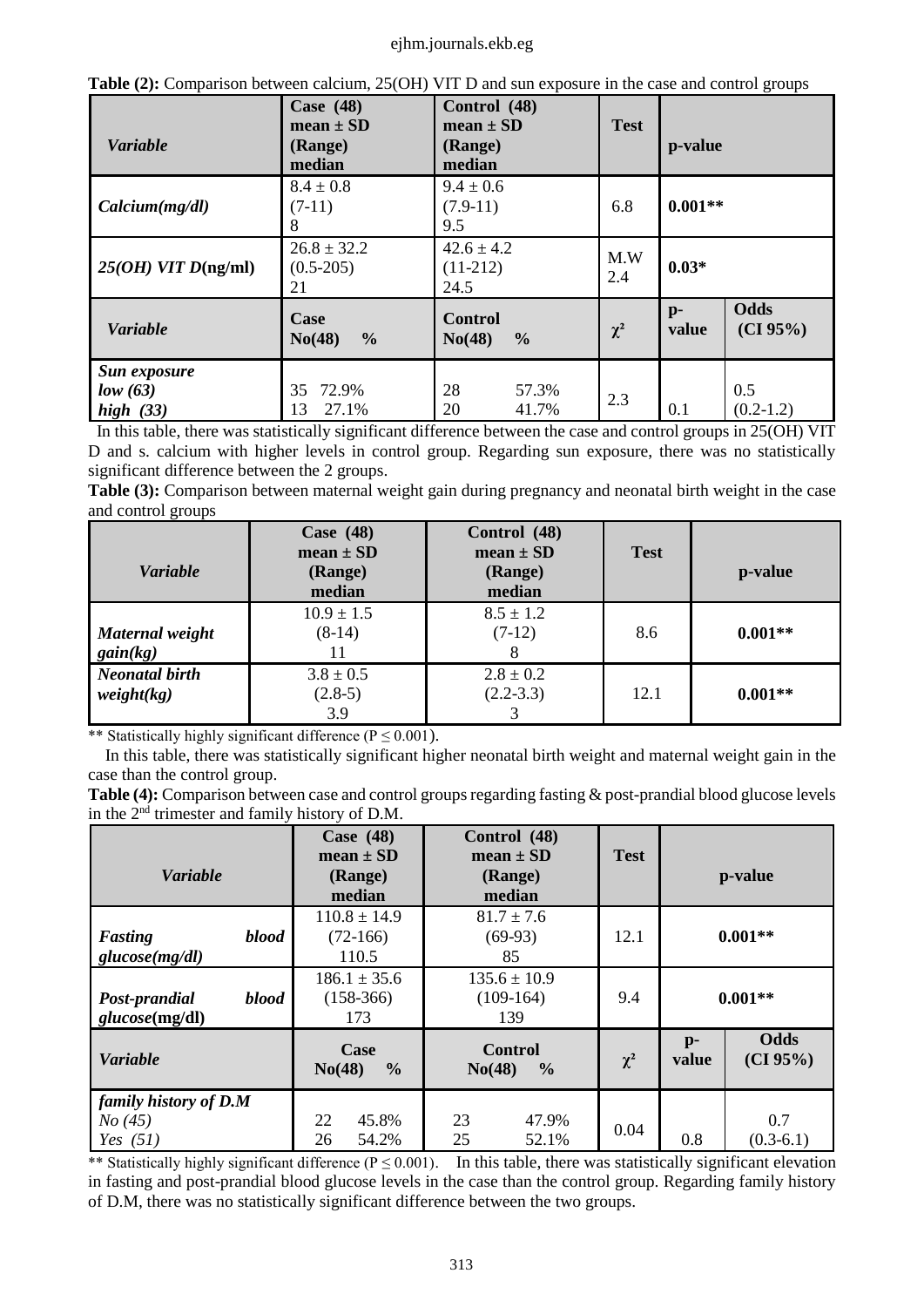#### ejhm.journals.ekb.eg

| 25(OH) VITD                          | No(48) | Case<br>$\frac{0}{0}$ | No(48) | $\circ$<br><b>Control</b><br>$\frac{0}{0}$ | $\chi^2$ | p-value |
|--------------------------------------|--------|-----------------------|--------|--------------------------------------------|----------|---------|
| Deficient <20ng/ml                   | 22     | 45.8%                 | 13     | 27.1%                                      |          |         |
| <b>Insufficient</b><br>$20-30$ ng/ml | 15     | 31.3%                 | 16     | 33.3%                                      | 15.6     | $0.03*$ |
| <b>Sufficient</b><br>$>30$ ng/ml     | 11     | 22.9%                 | 19     | 39.6%                                      |          |         |

**Table (5):** Comparison between 25(OH) VIT D sufficiency in case and control groups:

In this table, there was statistically significant difference between the case and control groups regarding 25 (OH) VIT D sufficiency, with higher percentage of Vit D deficiency in the GDM group.

Figure (1): Bar chart comparing 25 (OH) D sufficiencies between case and control groups

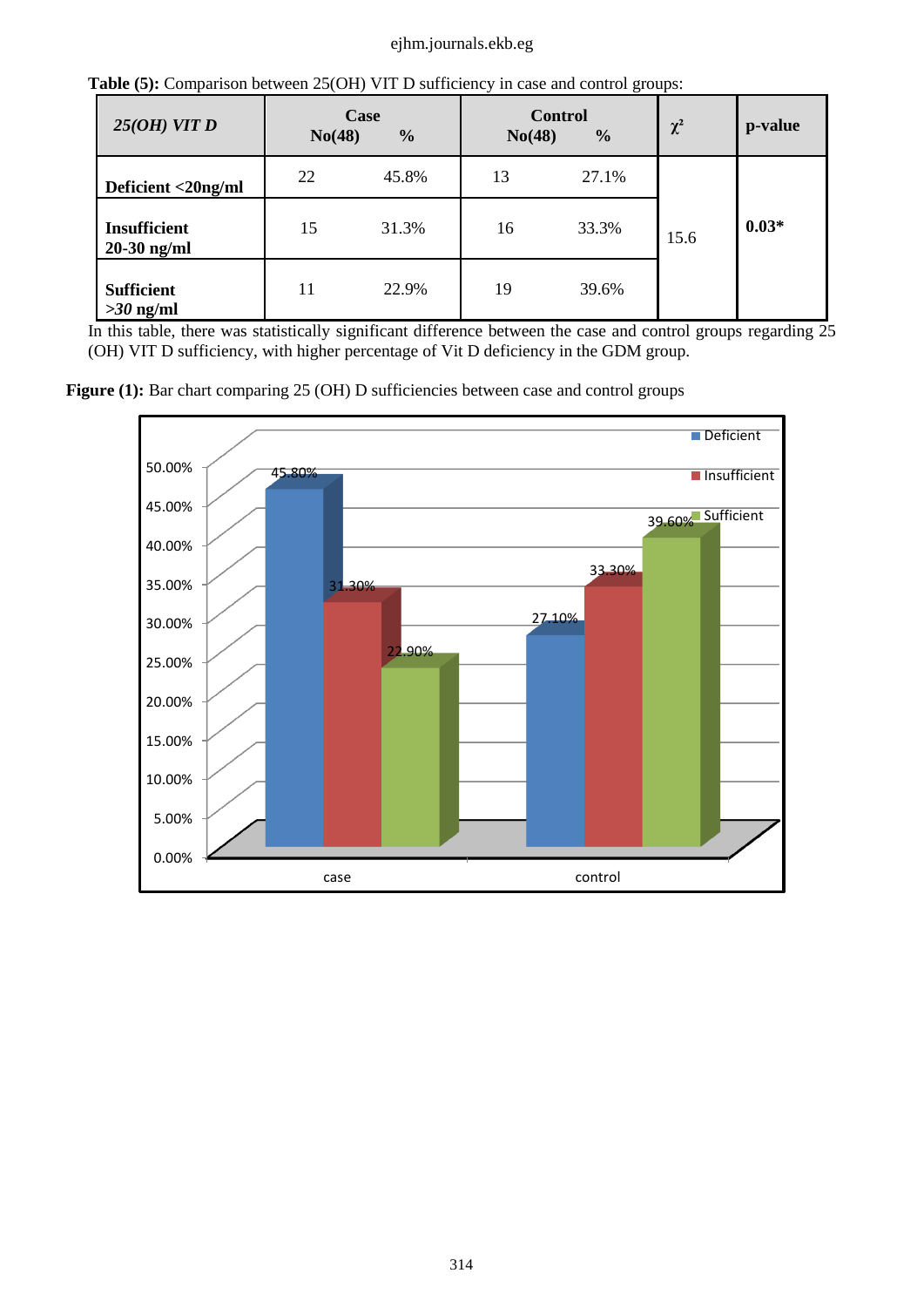| <b>Variable</b> | $25(OH)$ VIT D |       |
|-----------------|----------------|-------|
|                 | r              | p     |
|                 | <b>SIG</b>     |       |
| <b>BMI</b>      | $-0.1$         | >0.05 |
|                 | <b>NS</b>      |       |
| <b>FBG</b>      | $-0.06$        | >0.05 |
|                 | <b>NS</b>      |       |
| <b>PPBG</b>     | $-0.03$        | >0.05 |
|                 | <b>NS</b>      |       |
| Calcium         | 0.02           | >0.05 |
|                 | NS             |       |

**Table (6):** Correlation between 25(OH) VIT D and other variables in the gestational diabetes group

There was negative correlation (insignificant) between Vit D level and blood glucose level during pregnancy in females with GDM.

#### **DISCUSSION**

About 1 billion people worldwide are found to have Vit D deficiency. In Egypt, **Botros**  *et al.* **(11)** found that Vit D deficiency was 72.6% in nursing group, 54% in pregnant group, 77.2% in geriatric group.

The probable mechanisms explaining the relationship between Vit D and GDM are as follows: (1) The direct effect of Vit D on the  $\beta$  cells performance. (2) Its effect on intracellular calcium homeostasis, which has a vital role in insulinmediated intracellular processes of insulin-receptor tissue. (3) Effects on systemic inflammation and insulin resistance in T2DM patients **(12)** .

In our study, we found that most of the GDM women were deficient in 25(OH) D, 45.8% were  $\ll$  20 ng/ml), and about 39.6 % of the control had sufficient 25 (OH) D (> 30 ng/ml) and 33.3 % had insufficient 25 (OH) D (20-30 ng/ml). This could be explained by that most pregnant females involved in our study belonged to low economic levels which hinder the supplementation of Vit D. Also, they had poor housing circumstances, poor sun exposure, insufficient food intake and lack of medical service. Another vital factor is that, in spite of the sunny weather in Egypt; most of the studied females were veiled, which disable the passage of sunrays to the skin, so decreasing trans-cutaneous Vit D absorption.

This also was found in a study by **Aparna**  *et al.* **(13)**, where vitamin D deficiency in India was detected in a high incidence in early gestation (72.8%) in a tropical country like India despite plentiful sunlight for almost all the year. This paradox could be due to many cultural and social habits e.g. increased urbanization, low outdoor activity, more pollution that hinder sunlight exposure plus absorption of UVB photons by skin melanin, reducing Vit D synthesis by greater than 90%.

In the current study, the comparison between the two groups showed a statistically significant difference regarding fasting plasma glucose (mg/dl) and 2h postprandial blood glucose during OGTT (P value=0.001).

In our study, patients with GDM (case group) had an insignificant negative correlation between maternal serum 25 (OH) D and fasting and post-prandial glucose. Also, there was statistically significant difference between the case and control groups in 25(OH) VIT D and calcium levels with higher levels in control group. This is in agreement with **Parildar** *et al.*  $(14)$  who found that maternal serum levels of 25 (OH) D during pregnancy was significantly less in females with GDM compared to controls.

We found a statistically significant difference between the case and control groups regarding 25 (OH) VIT D sufficiency, with higher percentage of Vit D deficiency in the GDM group (45.8 % Vs 27.1%). This is in agreement with **Xia**  *et al.* **(15)** who had a longitudinal study in a multiracial cohort comparing between females with non-deficient levels of Vit  $D \geq 50$  nmol/L) from the  $1<sup>st</sup>$  to  $2<sup>nd</sup>$  trimester of gestation and those with persistently deficient Vit D levels (<50 nmol/L) who had been significantly at higher risk for developing GDM.

### **Limitations**

- 1-Limited number of cases.
- 2-Inaccurate calculation of sun exposure.
- 3-Inaccurate records of pre-gestational weight.

4-The effect of some important factors that might affect the relationship between Vit D deficiency and GDM as weight gain during gestation.

This study can be improved by obtaining a larger number of patients. In addition, accurate calculation of pre-gestational weight could better estimate maternal weight gain in gestation and the risk of GDM.

### **CONCLUSION**

There was an increased prevalence of Vit D insufficiency and deficiency among pregnant females, which may elevate the risk of GDM.

#### **REFERENCES**

- 1. **Farrar D (2016):** Hyperglycemia in pregnancy: prevalence, impact, and management challenges. Int J Womens Health, 8: 519–527.
- **2. Baz B, Riveline JP, Gautier JF (2016):** Endocrinology of Pregnancy: gestational diabetes mellitus: definition, aetiological and clinical aspects. Eur J Endocrinol., 174 (2): 43-51.